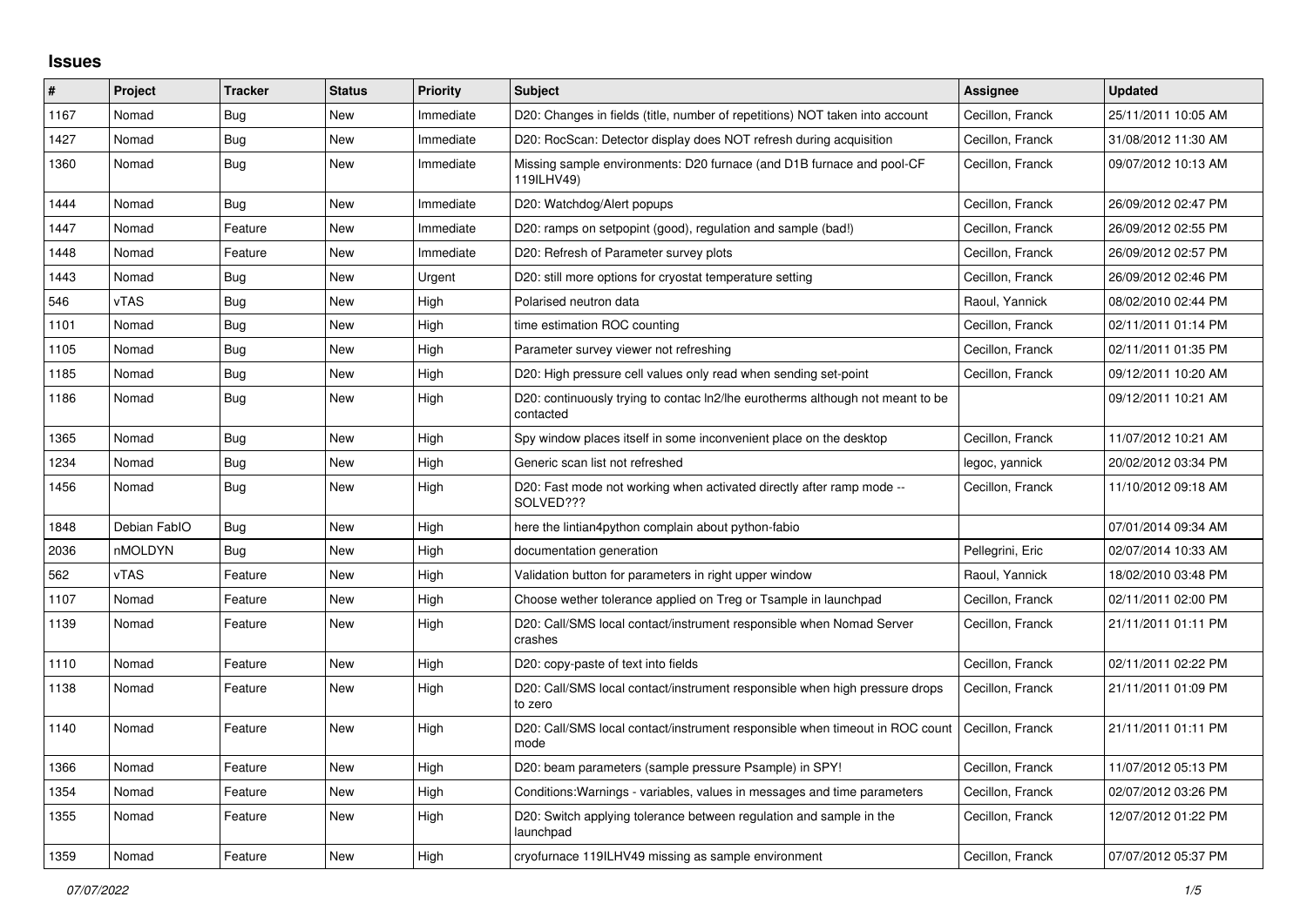| $\#$ | Project                 | <b>Tracker</b> | <b>Status</b> | <b>Priority</b> | <b>Subject</b>                                                                                     | Assignee                    | <b>Updated</b>      |
|------|-------------------------|----------------|---------------|-----------------|----------------------------------------------------------------------------------------------------|-----------------------------|---------------------|
| 1364 | Nomad                   | Feature        | New           | High            | Furnace PID - more flexibility                                                                     | Cecillon, Franck            | 11/07/2012 10:12 AM |
| 1376 | Nomad                   | Feature        | New           | High            | D20 and others: automatic parameter survey after midnight and three further<br>options             | Cecillon, Franck            | 16/07/2012 11:31 AM |
| 1445 | Nomad                   | Feature        | New           | High            | D20: Conditions (If in launchpad AND watchdog/alert)                                               | Cecillon, Franck            | 26/09/2012 02:51 PM |
| 1446 | Nomad                   | Feature        | <b>New</b>    | High            | D20: coldvalve management module as an example for a comeback of<br>GEORGE's "dials"               | Cecillon, Franck            | 26/09/2012 02:53 PM |
| 1459 | Nomad                   | Feature        | New           | High            | D20: Get rid of the "Pause" button for D20!                                                        | Cecillon, Franck            | 11/10/2012 09:33 AM |
| 3682 | Nomad                   | Feature        | <b>New</b>    | High            | "Wait" and "Count (in time)" commands for D4                                                       | Cecillon, Franck            | 05/11/2019 10:32 AM |
| 2250 | LAMP                    | Feature        | New           | High            | Cosmos: Add possibility to read and work with nexus files.                                         | Gonzalez, Miguel            | 27/02/2015 12:04 PM |
| 906  | shadow3                 | <b>Bug</b>     | New           | Normal          | read/write compatibility in shadowvui and shadow3                                                  |                             | 14/03/2011 04:27 PM |
| 1091 | Nomad                   | <b>Bug</b>     | New           | Normal          | Write mask in energy mode                                                                          | Locatelli, Jerome           | 28/10/2011 11:03 AM |
| 1184 | Nomad                   | <b>Bug</b>     | New           | Normal          | D20: slitm I/r do not always show the right encoder values                                         | Cecillon, Franck            | 09/12/2011 10:20 AM |
| 1327 | Nomad                   | <b>Bug</b>     | <b>New</b>    | Normal          | PolarizationController read actual state long                                                      |                             | 07/06/2012 11:10 AM |
| 1397 | Nomad                   | <b>Bug</b>     | <b>New</b>    | Normal          | OrangeCryostat controller does not start ColdValve                                                 |                             | 26/07/2012 11:20 AM |
| 1435 | Nomad                   | Bug            | New           | Normal          | "More options" in NomadGUI is blocked                                                              | Ortiz, Helene               | 24/09/2012 03:59 PM |
| 1357 | Nomad                   | <b>Bug</b>     | <b>New</b>    | Normal          | D20: Conditions-Warnings scatter pop-up windows all over the desktop which<br>remain when inactive | Cecillon, Franck            | 26/09/2012 02:44 PM |
| 1468 | Nomad                   | <b>Bug</b>     | <b>New</b>    | Normal          | D20: roirate and roisum do not work in conditions                                                  | Cecillon, Franck            | 24/10/2012 09:50 AM |
| 1457 | Nomad                   | <b>Bug</b>     | <b>New</b>    | Normal          | D20: Time estimation in NoMad Spy wrong for RocCount (at least )                                   | Cecillon, Franck            | 11/10/2012 09:26 AM |
| 1461 | shadow3                 | <b>Bug</b>     | New           | Normal          | Neede upgrade of xsh_run in shadowvui macros to work with shadow3                                  | Sanchez del Rio,<br>Manuel  | 12/10/2012 11:52 AM |
| 1510 | Lima                    | <b>Bug</b>     | <b>New</b>    | Normal          | simulator test suite left files on the filesystem                                                  | Petitdemange,<br>Sebastien  | 03/12/2012 09:33 AM |
| 1532 | <b>SXtalSoft</b>        | <b>Bug</b>     | <b>New</b>    | Normal          | rafub gui                                                                                          |                             | 26/11/2012 01:43 PM |
| 1533 | <b>SXtalSoft</b>        | Bug            | <b>New</b>    | Normal          | rafub gui                                                                                          |                             | 26/11/2012 10:07 PM |
| 1548 | Lima                    | <b>Bug</b>     | New           | Normal          | Xpad plugin: move task inside the plugin                                                           | Langlois, Florent           | 17/12/2012 02:56 PM |
| 1698 | <b>SXtalSoft</b>        | <b>Bug</b>     | New           | Normal          | file location                                                                                      | Cermak, Petr                | 24/05/2013 11:08 AM |
| 1805 | shadow3                 | Bug            | New           | Normal          | "internal" calculation of parameters for paraboloid                                                |                             | 22/11/2013 02:42 PM |
| 1873 | Esmeralda Laue<br>Suite | Bug            | <b>New</b>    | Normal          | CYCLOPS transformation octo->cyl                                                                   | Rodriguez-Carvajal,<br>Juan | 24/01/2014 11:50 AM |
| 1874 | shadow3                 | <b>Bug</b>     | <b>New</b>    | Normal          | end.xx files                                                                                       |                             | 24/01/2014 02:09 PM |
| 1875 | shadow3                 | Bug            | <b>New</b>    | Normal          | undulator source                                                                                   |                             | 24/01/2014 02:26 PM |
| 1760 | Lima                    | Bug            | <b>New</b>    | Normal          | typo in install.inc COMPILE CONFIG CONTEXT                                                         |                             | 29/10/2013 06:32 PM |
| 1761 | Lima                    | Bug            | New           | Normal          | problem with tango7 and RGB24                                                                      |                             | 29/10/2013 06:39 PM |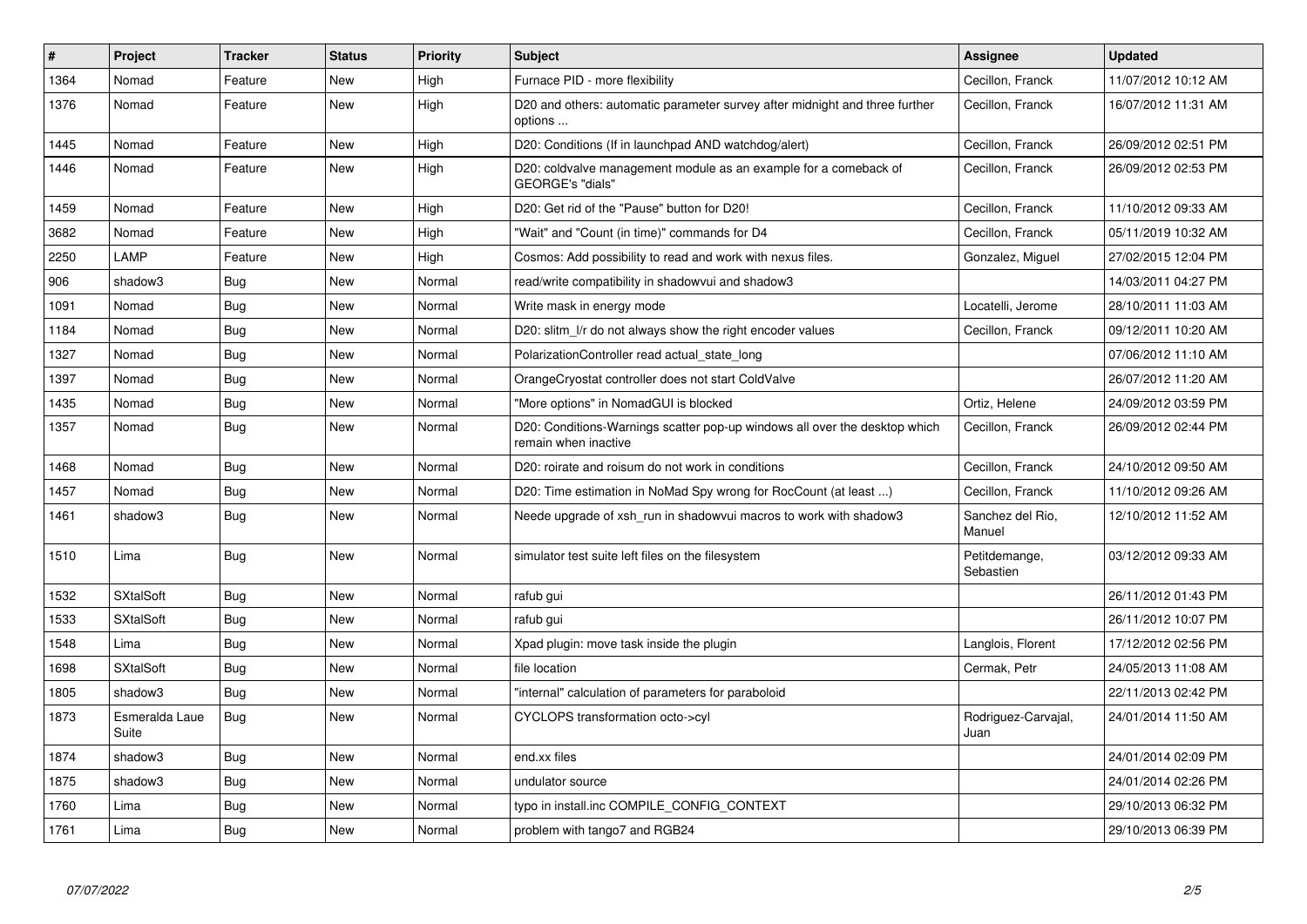| $\#$ | Project                 | Tracker    | <b>Status</b> | <b>Priority</b> | <b>Subject</b>                                                                              | <b>Assignee</b>             | <b>Updated</b>      |
|------|-------------------------|------------|---------------|-----------------|---------------------------------------------------------------------------------------------|-----------------------------|---------------------|
| 1879 | Esmeralda Laue<br>Suite | <b>Bug</b> | New           | Normal          | hkl index limit                                                                             | Rodriguez-Carvajal,<br>Juan | 27/01/2014 03:42 PM |
| 1932 | Debian FablO            | <b>Bug</b> | New           | Normal          | fabio viewer                                                                                |                             | 08/04/2014 03:27 PM |
| 1762 | Lima                    | Bug        | New           | Normal          | import Lima. Andor3 failed if Lima. Core was not imported before                            |                             | 02/11/2013 01:49 PM |
| 1881 | <b>vTAS</b>             | <b>Bug</b> | New           | Normal          | Wrong resolution calculation ? to be verified                                               |                             | 27/01/2014 03:44 PM |
| 1933 | Debian FablO            | Bug        | New           | Normal          | [fabio viewer] probleme a l'ouverture d'un fichier nexus                                    |                             | 08/04/2014 03:30 PM |
| 1934 | Debian FablO            | <b>Bug</b> | New           | Normal          | [fabio_viewer] IndexError                                                                   |                             | 08/04/2014 03:34 PM |
| 2189 | shadow3                 | <b>Bug</b> | New           | Normal          | trace.F90 compilation error (reported B Meyer)                                              |                             | 14/11/2014 06:37 PM |
| 554  | <b>vTAS</b>             | Feature    | New           | Normal          | Sample list <- up/down arrows                                                               | Raoul, Yannick              | 12/02/2010 06:39 PM |
| 556  | vTAS                    | Feature    | New           | Normal          | Panel Status <-- should quote "FlatCone" and the ref. channel                               | Raoul, Yannick              | 12/02/2010 06:42 PM |
| 558  | vTAS                    | Feature    | New           | Normal          | Data import - better error messages                                                         | Raoul, Yannick              | 12/02/2010 06:45 PM |
| 775  | CrysFML                 | Feature    | New           | Normal          | Graphical CrysFML version using a free GUI library like pilib or japi                       |                             | 15/03/2011 11:27 PM |
| 564  | vTAS                    | Feature    | New           | Normal          | Re-organisation of instrument parameter panel, up-dating A2,A4 and A6 with<br>actual values | Raoul, Yannick              | 18/02/2010 03:57 PM |
| 1002 | Nomad                   | Feature    | <b>New</b>    | Normal          | Set Division parameter from RioAxis to Axis View                                            |                             | 06/07/2011 08:08 AM |
| 1097 | CrysFML                 | Feature    | New           | Normal          | new variables and subroutines                                                               | Zaharko, Oksana             | 02/11/2011 12:12 AM |
| 1100 | Nomad                   | Feature    | New           | Normal          | stop nosave                                                                                 | Cecillon, Franck            | 02/11/2011 01:06 PM |
| 1108 | Nomad                   | Feature    | New           | Normal          | D20: Define sample temperature range, when outside consider sample stick as<br>disconnected | Cecillon, Franck            | 02/11/2011 02:07 PM |
| 1118 | Nomad                   | Feature    | <b>New</b>    | Normal          | D20: Monochromator setting - curvature                                                      | Cecillon, Franck            | 08/11/2011 09:41 AM |
| 1148 | Nomad                   | Feature    | New           | Normal          | IN3: Open scan plot automatically                                                           |                             | 23/11/2011 08:53 AM |
| 1151 | Nomad                   | Feature    | New           | Normal          | IN3: Print a XBU editor                                                                     |                             | 23/11/2011 09:02 AM |
| 1158 | Nomad                   | Feature    | New           | Normal          | IN3: review spy for slitcomponent controller                                                |                             | 23/11/2011 10:56 AM |
| 1159 | Nomad                   | Feature    | New           | Normal          | IN3: Review of output                                                                       |                             | 23/11/2011 10:57 AM |
| 1163 | Nomad                   | Feature    | New           | Normal          | IN3: the same time variable should be used for scan and simple count                        |                             | 23/11/2011 11:00 AM |
| 1164 | Nomad                   | Feature    | New           | Normal          | IN3: Pause/Continu, re-positionning moved axis during pause mode                            |                             | 23/11/2011 11:02 AM |
| 1165 | Nomad                   | Feature    | New           | Normal          | D20: have analogon to the mad command "MOV" in contrast to "POS"!                           | Cecillon, Franck            | 24/11/2011 11:33 AM |
| 1180 | Nomad                   | Feature    | New           | Normal          | Save scan range configuration by (controller, property)                                     | legoc, yannick              | 30/11/2011 08:59 AM |
| 1189 | Nomad                   | Feature    | New           | Normal          | Refresh automatically the list of controllers in Parameter Survey                           |                             | 16/12/2011 04:37 PM |
| 1195 | CrysFML                 | Feature    | New           | Normal          | CFML_Refcodes.f90 with magnetic codes and MagKeys.f90                                       | Zaharko, Oksana             | 06/01/2012 12:59 PM |
| 1191 | Lima                    | Feature    | New           | Normal          | Having the possibility to get the last error message                                        | Petitdemange,<br>Sebastien  | 08/03/2013 03:53 PM |
| 1203 | mxCUBE                  | Feature    | New           | Normal          | Keyword change for detector-dependent parameters                                            | Beteva, Antonia             | 13/01/2012 02:51 PM |
| 1211 | CrysFML                 | Feature    | New           | Normal          | Simulated annealing of magnetic structure from nonpolarised magnetic<br>intensities         | Zaharko, Oksana             | 22/01/2012 10:29 AM |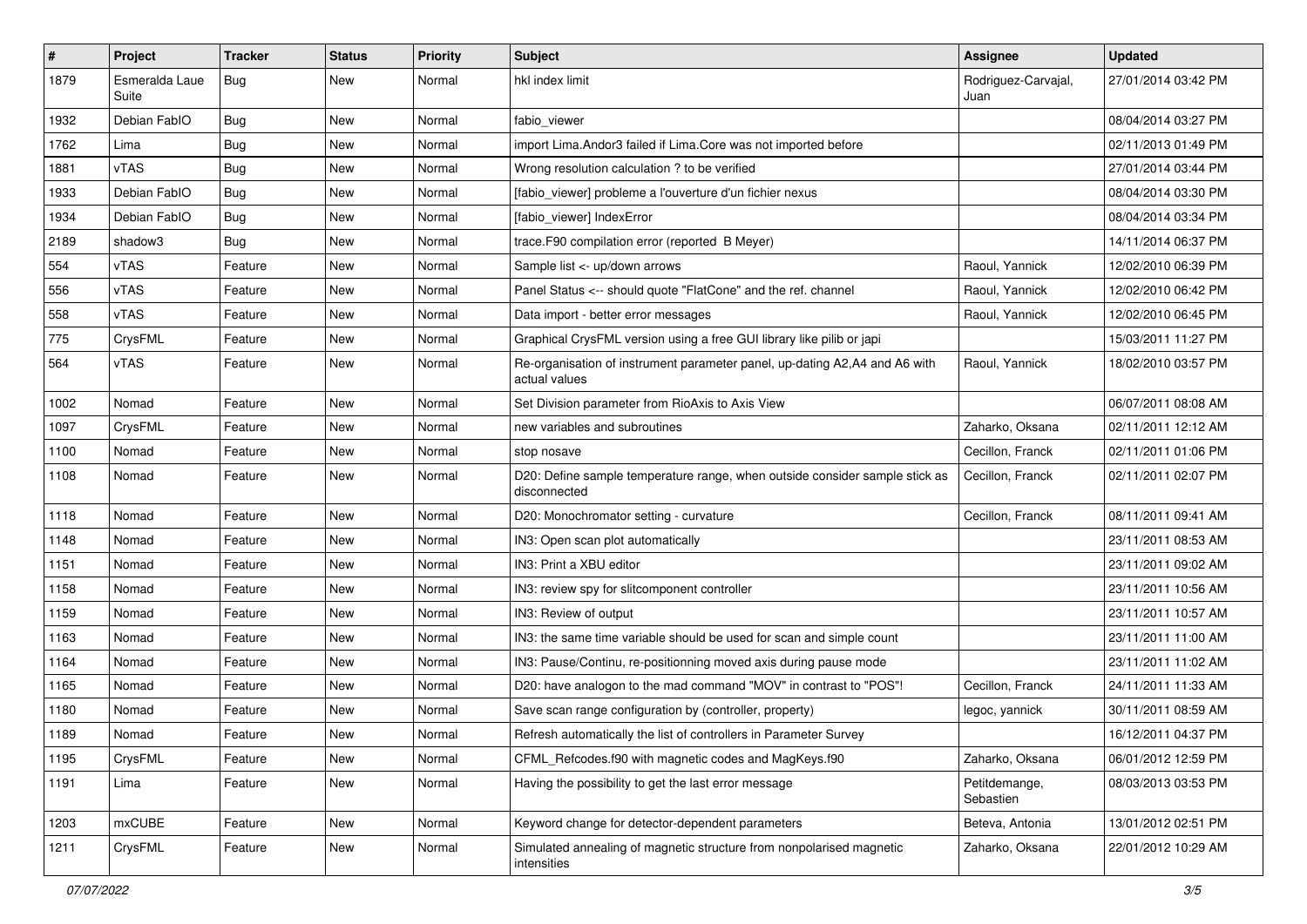| $\vert$ # | Project                          | <b>Tracker</b> | <b>Status</b> | <b>Priority</b> | <b>Subject</b>                                                                                               | <b>Assignee</b>             | <b>Updated</b>      |
|-----------|----------------------------------|----------------|---------------|-----------------|--------------------------------------------------------------------------------------------------------------|-----------------------------|---------------------|
| 1226      | CrysFML                          | Feature        | New           | Normal          | optimization of magnetic structure with domains                                                              | Zaharko, Oksana             | 05/02/2012 12:40 PM |
| 1224      | CrysFML                          | Feature        | New           | Normal          | CFML_MagSymm.f90                                                                                             | Zaharko, Oksana             | 05/02/2012 12:37 PM |
| 1225      | CrysFML                          | Feature        | New           | Normal          | CFML Refcodes.f90                                                                                            | Zaharko, Oksana             | 05/02/2012 12:38 PM |
| 1269      | Lima                             | Feature        | New           | Normal          | ADSC: Change the functionning of the exposure time / Stop acquisition                                        | NOUREDDINE, Arafat          | 19/07/2012 11:56 AM |
| 1469      | Nomad                            | Feature        | New           | Normal          | D20: ALL "condition families" in Parameter survey !!!                                                        | Cecillon, Franck            | 24/10/2012 09:54 AM |
| 1458      | Nomad                            | Feature        | New           | Normal          | D20: "Infinity" or "eternity" instead of "999" or "9999" etc.!                                               | Cecillon, Franck            | 11/10/2012 09:30 AM |
| 1539      | <b>SXtalSoft</b>                 | Feature        | New           | Normal          | Improve the noise correction                                                                                 |                             | 04/12/2012 06:05 PM |
| 1542      | <b>SXtalSoft</b>                 | Feature        | New           | Normal          | Saving the state of a session to recover it later                                                            | Cermak, Petr                | 04/12/2012 06:08 PM |
| 1544      | <b>SXtalSoft</b>                 | Feature        | New           | Normal          | Colours for unindexed peaks                                                                                  | Cermak, Petr                | 20/05/2013 08:38 PM |
| 1697      | Lima                             | Feature        | New           | Normal          | Add the possibility to get the list of available trigger modes by camera                                     | Petitdemange,<br>Sebastien  | 18/07/2013 01:51 PM |
| 1704      | shadow3                          | Feature        | New           | Normal          | srcomp, abrefc and intpscalc                                                                                 |                             | 13/05/2013 10:52 AM |
| 1880      | Esmeralda Laue<br>Suite          | Feature        | New           | Normal          | kvec steps                                                                                                   | Rodriguez-Carvajal,<br>Juan | 27/01/2014 03:44 PM |
| 1922      | LAMP                             | Feature        | New           | Normal          | IQ(t) for TOF (fft)                                                                                          | Rols, Stephane              | 01/04/2014 01:19 PM |
| 2207      | nMOLDYN                          | Feature        | New           | Normal          | Limit number of frames to optimize prime factors                                                             |                             | 18/12/2014 11:20 AM |
| 2254      | LAMP                             | Feature        | New           | Normal          | Sim Cards: review to include a typical workflow for each instrument/technic.                                 | Johnson, Mark Robert        | 27/02/2015 03:05 PM |
| 2255      | LAMP                             | Feature        | New           | Normal          | SANS: resizing UI sans_settings to enlarge the results List and its plotting area.                           | Richard, Didier             | 27/02/2015 03:08 PM |
| 2256      | LAMP                             | Feature        | New           | Normal          | SANS: D33, using all panels in ToF mode.                                                                     | Richard, Didier             | 27/02/2015 03:10 PM |
| 616       | <b>XOP Neutron</b><br>Scattering | Support        | New           | Normal          | Add help file to the repository                                                                              | Lelièvre-Berna, Eddy        | 31/03/2010 11:59 AM |
| 565       | vTAS                             | Support        | New           | Normal          | Control of all instrument parameters                                                                         | Boehm, Martin               | 18/02/2010 03:59 PM |
| 797       | <b>vTAS</b>                      | Support        | New           | Normal          | Compatibility with other libraries                                                                           |                             | 13/11/2010 06:30 PM |
| 1200      | <b>mxCUBE</b>                    | Support        | New           | Normal          | git pushes should send emails to developer members                                                           |                             | 13/01/2012 02:45 PM |
| 1703      | shadow3                          | Support        | New           | Normal          | broken link to git repository?                                                                               |                             | 13/05/2013 03:25 PM |
| 1198      | mxCUBE                           | Action         | New           | Normal          | Explicit abstract interfaces for Hardware Objects                                                            | Oscarsson, Marcus           | 13/01/2012 11:32 AM |
| 1199      | mxCUBE                           | Action         | New           | Normal          | Make existing hardware objects and bricks ESRF-independent                                                   |                             | 13/01/2012 02:48 PM |
| 1201      | mxCUBE                           | Action         | New           | Normal          | Make sure model-view-controller design is properly followed                                                  |                             | 13/01/2012 02:47 PM |
| 1353      | mxCUBE                           | Action         | New           | Normal          | Convert Tine module code to use the Poller module and gevent async watcher<br>for events                     |                             | 28/06/2012 01:45 PM |
| 1732      | Lima                             | Action         | New           | Normal          | Maxipix Plugin: Migrate python code to C++                                                                   | Claustre, Laurent           | 17/07/2013 07:03 PM |
| 2839      | ISPyB4                           | ToDo           | New           | Normal          | Create a script/method to check the version of the database and propose to run<br>the missing update scripts |                             | 26/10/2016 12:16 PM |
| 529       | vTAS                             | Feature        | <b>New</b>    | Low             | User defined data file format                                                                                | Raoul, Yannick              | 29/01/2010 05:29 PM |
| 557       | vTAS                             | Feature        | New           | Low             | Panel Experiment - input validation through a button                                                         | Raoul, Yannick              | 12/02/2010 06:43 PM |